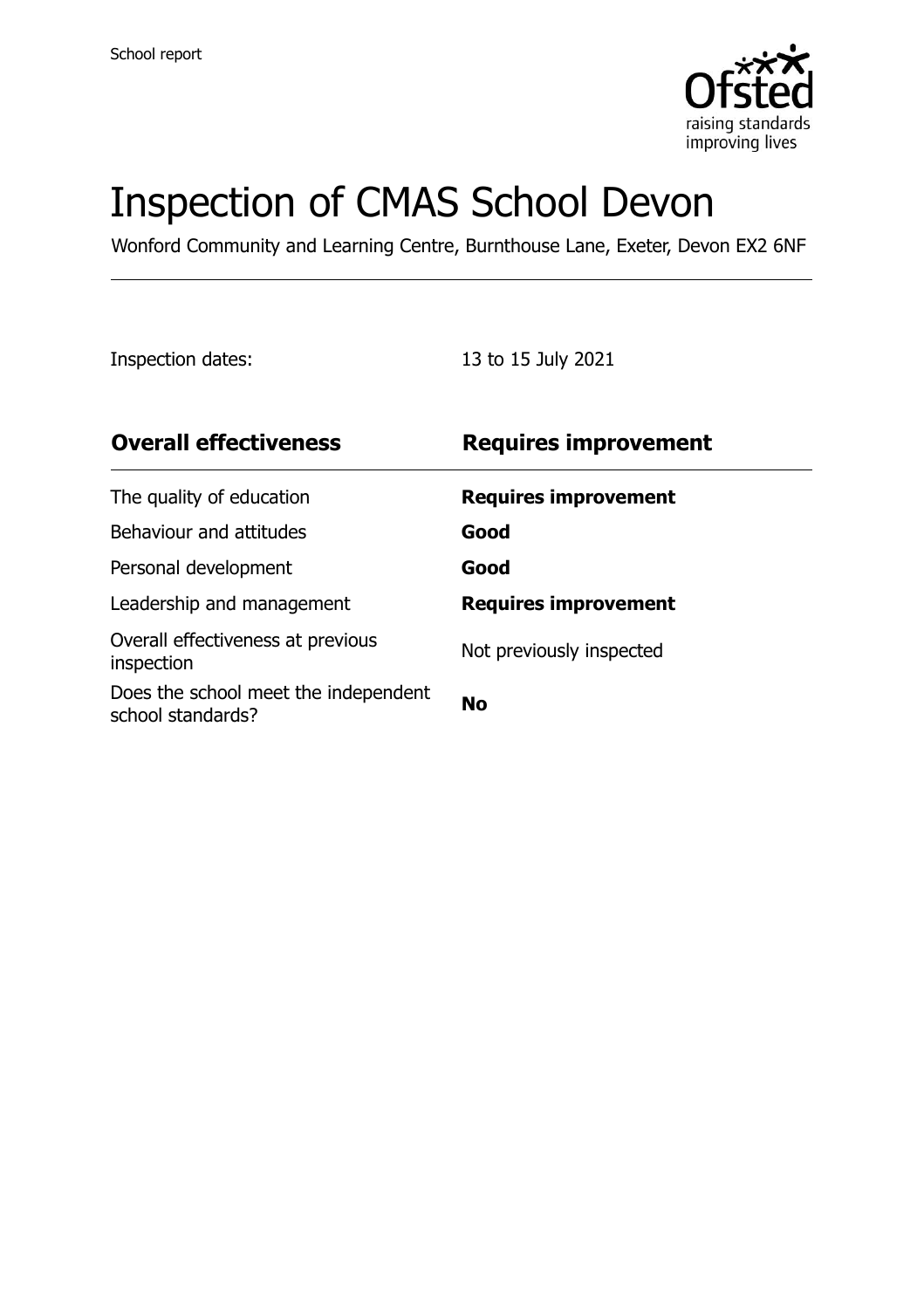

## **What is it like to attend this school?**

At each of the school's three sites, pupils are keen to attend. Pupils and staff share positive relationships and the environment is welcoming and inclusive. Pupils are happy and can express themselves. They respect one another and help each other out willingly. Pupils behave well in lessons and feel safe. Most say that there is no bullying and that staff would deal with this well, if it should ever occur.

Nevertheless, the quality of education is not good enough. Staff have expectations of what pupils can achieve academically that are too low. This means that too many subjects are not taught consistently well and so pupils do not gain the knowledge they need to be well prepared for their next steps.

The well-being curriculum, which develops pupils' personal and social skills, is instrumental in pupils returning to education successfully. This is often after long spells of not attending a school. Through this curriculum, pupils benefit from appropriate careers advice that takes their different interests into account.

Staff are wholly committed to the pupils they support. Pupils and parents and carers say that it is making a real change in their lives. Several parents remarked that the school has been a 'lifesaver' for their child.

#### **What does the school do well and what does it need to do better?**

Pupils do not benefit from a sufficiently well-crafted academic curriculum. Curriculum plans for academic subjects, including English and physical education (PE), are not strong. The schemes of work for most subjects do not give enough thought to how pupils will remember what they have been taught. Pupils read well. There are opportunities in the curriculum for them to study texts and develop their writing and speaking.

Leaders have not checked on the quality of the curriculum plans or how well they are implemented. Too often, teaching does not give enough consideration to meeting pupils' special educational needs well. Some teachers have updated their plans very recently. These set out greater detail of the content to be covered.

The well-being curriculum has been carefully constructed. It is successful in helping pupils to manage, and often overcome, difficult times in their past. As a result of this curriculum and the support from staff, the majority of pupils settle in quickly. They swiftly regain their self-confidence and self-esteem. As a result, they are ready to move on with their learning.

The well-being curriculum also supports pupils to develop their identity, including exploring different religious beliefs and cultures. Pupils demonstrate a healthy interest in learning about others.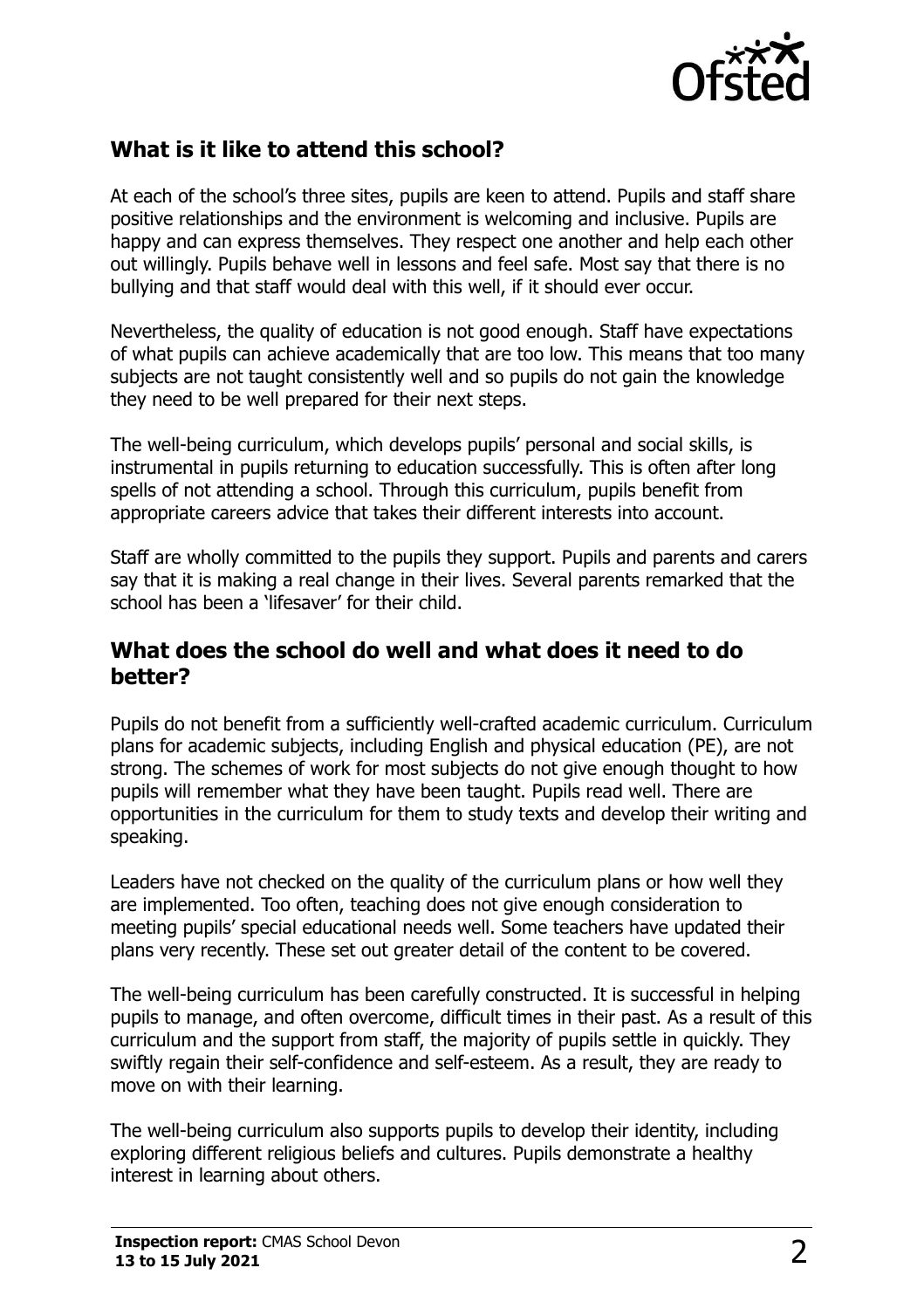

However, too often, teachers and mentors do not build on pupils' new-found confidence. They do not challenge pupils enough in their academic studies or in developing their independence. Pupils' work is often incomplete, and few staff members expect pupils to catch up on work they have missed. Many staff members are too quick to lower their expectations of what pupils can achieve, particularly academically.

The proprietor and leaders recognised many of the weaknesses of the school earlier in the academic year. Through what they call '100 days of change', they reflected on these weaknesses and set about planning to move forward. This included reallocating staff members to roles to which they were better suited and appointing additional leaders and teachers. These are beginning to lead to improvements and greater capacity to monitor the school's work.

However, the monitoring systems that are in place lack rigour. Leaders cannot therefore assure themselves that records are accurate and complete. For example, in the admissions register and attendance register, there is missing and incorrect information. Consequently, the proprietor has not ensured that the independent school standards are met. However, these do not have a serious impact on pupils' welfare or personal development.

Leaders work closely with local authorities to provide much-needed provision for pupils with social, emotional and mental health needs. Staff are particularly effective in re-engaging pupils with school life and developing their personal and social skills. However, the quality of information they provide to local authorities is not as strong as it could be.

The proprietor has ensured that the premises are maintained well. An accessibility plan is in place and the school complies with Schedule 10 of the Equality Act 2010.

Staff are proud to work at the school and most enjoy working here. Most feel supported by leaders, although some comment on poor communication: they are not always clear about what is going on or why. Almost half of the staff who responded to Ofsted's survey commented that their workload is too heavy, and they struggle to complete their work in the time allocated. Leaders have recognised this and allocated additional time to staff from September 2021.

## **Safeguarding**

The arrangements for safeguarding are effective.

An up-to-date safeguarding policy is posted on the school's website.

Staff members know pupils and their families well. They are vigilant when they recognise changes in pupils' moods or behaviours and work well to get to the bottom of it. Where there are more significant concerns, leaders work well with different agencies, including the local authority, to ensure that pupils are protected and kept safe.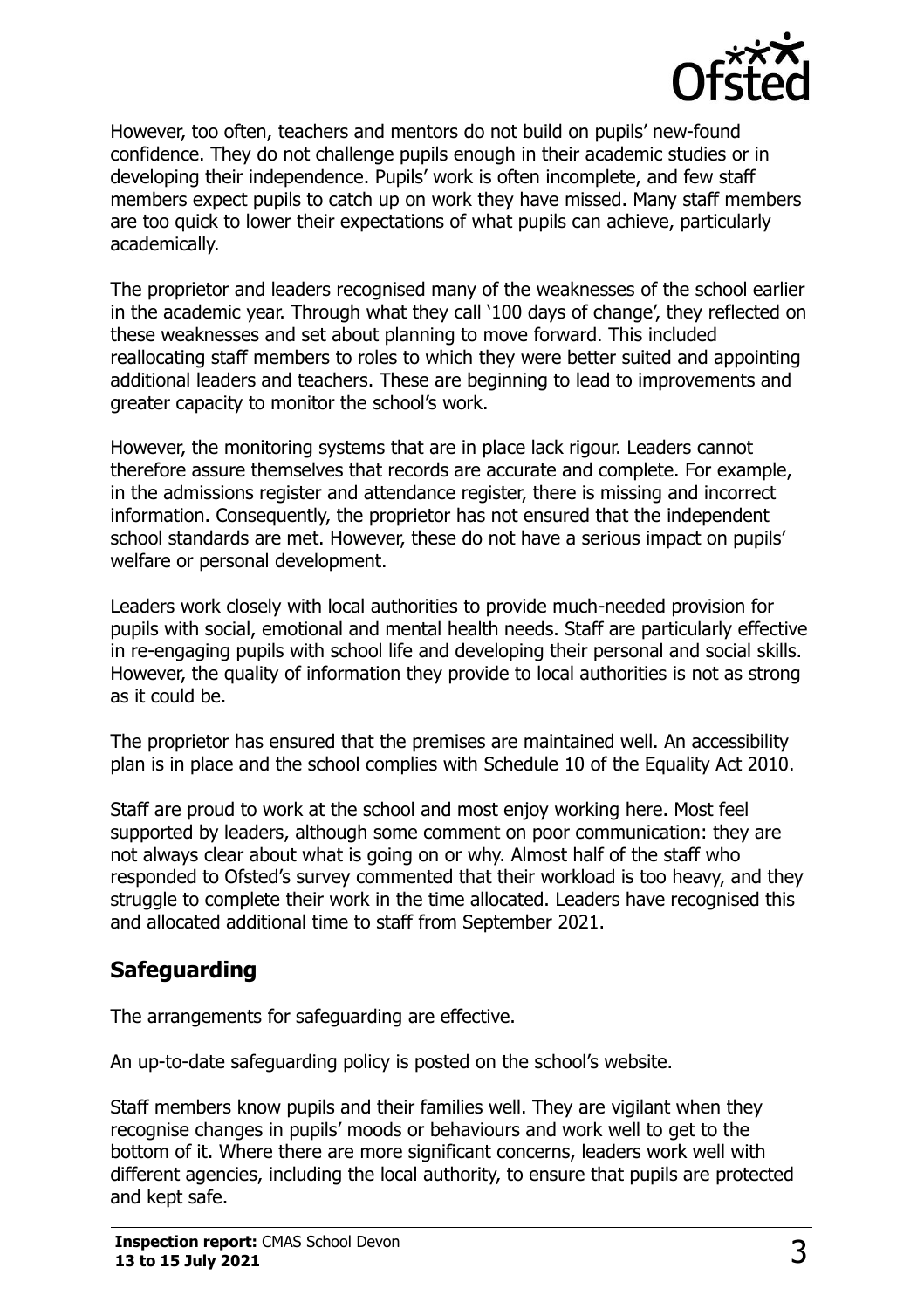

The school curriculum is particularly effective in teaching pupils about the risks they face online and in person. Pupils were very knowledgeable about abusive relationships, and their own physical, sexual and mental health.

# **What does the school need to do to improve? (Information for the school and proprietor)**

- The proprietor and leaders have failed to ensure that the independent school standards (the standards) are met in full. This is because they have not put systems that are sufficiently rigorous in place to monitor the school's effectiveness and compliance with the standards. Leaders should ensure that they are suitably knowledgeable about the standards, and they design and implement systems to assure themselves that a good quality of education is provided, and the standards are met fully.
- Staff expectations are too low. Pupils do not achieve the qualifications and grades of which they are capable. Leaders should ensure that all staff members are suitably ambitious for pupils, fully understand pupils' special educational needs, and provide the support to allow pupils to reach their potential.
- Curriculum planning and implementation are weak. Curriculum plans are often a list of headings taken from a qualification's specification. Consequently, there is a lack of thought given to the organisation and coherence of the curriculum. Leaders should ensure that staff members have the ability to design and implement well-thought-out plans that ensure that pupils remember more.
- Staff members' contributions to records about pupils lack detail and specificity. This leads to pupil-centred planning that is not as precise as it needs to be. The proprietor should ensure that staff, including leaders, improve the quality of their recording.

## **How can I feed back my views?**

You can use [Ofsted Parent View](http://parentview.ofsted.gov.uk/) to give Ofsted your opinion on your child's school, or to find out what other parents and carers think. We use Ofsted Parent View information when deciding which schools to inspect, when to inspect them and as part of their inspection.

The Department for Education has further quidance on how to complain about a school.

If you are the provider and you are not happy with the inspection or the report, you can [complain to Ofsted.](http://www.gov.uk/complain-ofsted-report)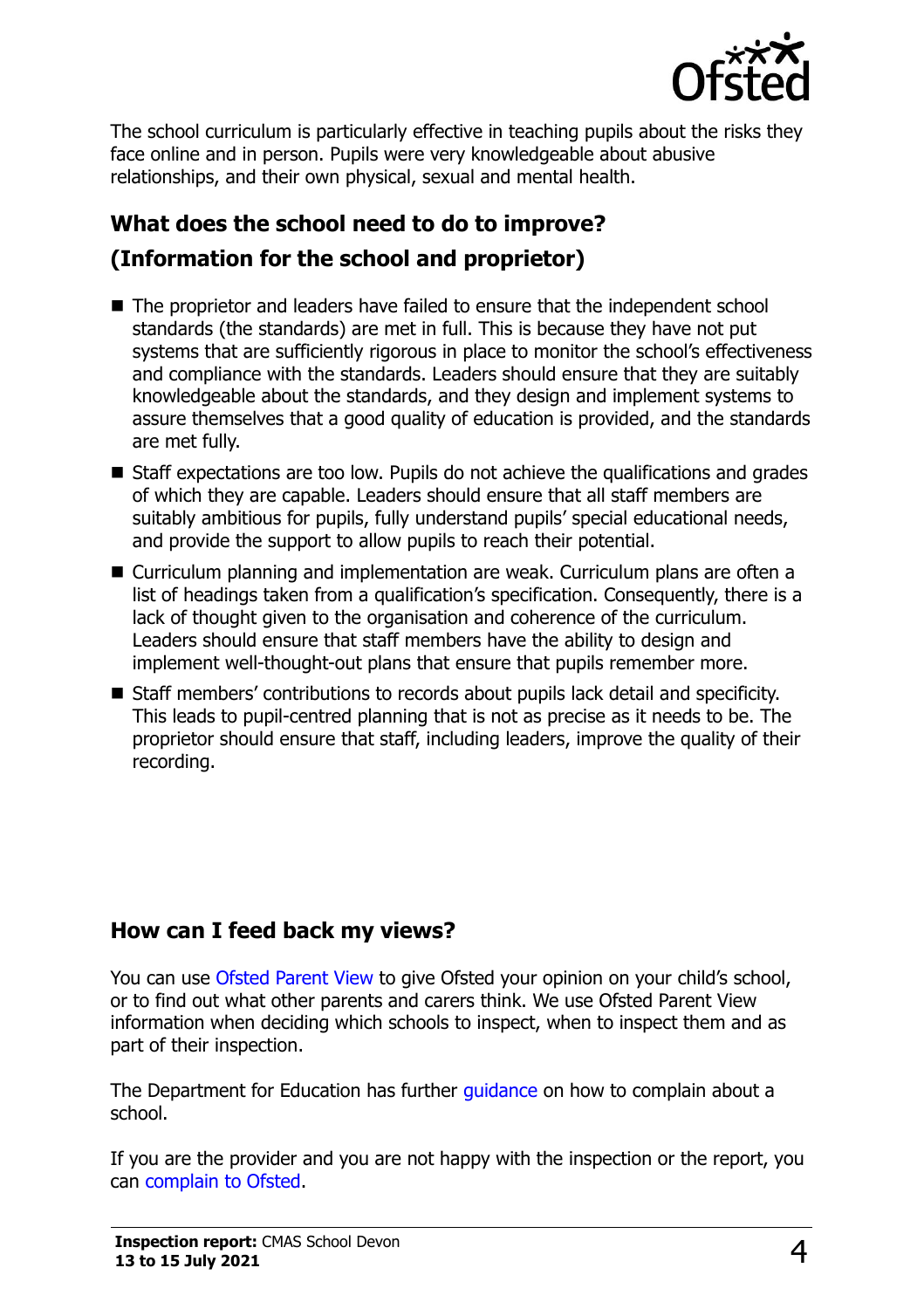

## **School details**

| Unique reference number             | 147471                                                               |  |
|-------------------------------------|----------------------------------------------------------------------|--|
| <b>DfE</b> registration number      | 878/6082                                                             |  |
| <b>Local authority</b>              | Devon                                                                |  |
| <b>Inspection number</b>            | 10189004                                                             |  |
| <b>Type of school</b>               | Other independent school                                             |  |
| <b>School category</b>              | Independent special school                                           |  |
| Age range of pupils                 | 13 to 16                                                             |  |
| <b>Gender of pupils</b>             | Mixed                                                                |  |
| Number of pupils on the school roll | 48                                                                   |  |
| <b>Number of part-time pupils</b>   | 11                                                                   |  |
| <b>Proprietor</b>                   | Community Mentoring and Support<br><b>Community Interest Company</b> |  |
| <b>Chair</b>                        | James Evans                                                          |  |
| <b>Head of school</b>               | <b>Rosalind Harman</b>                                               |  |
| <b>Annual fees (day pupils)</b>     | £28,000 to £34,000                                                   |  |
| <b>Telephone number</b>             | 01242 224509                                                         |  |
| <b>Website</b>                      | www.cmas-school-devon.co.uk                                          |  |
| <b>Email address</b>                | info@cmas-school-devon.co.uk                                         |  |
| Date of previous inspection         | Not previously inspected                                             |  |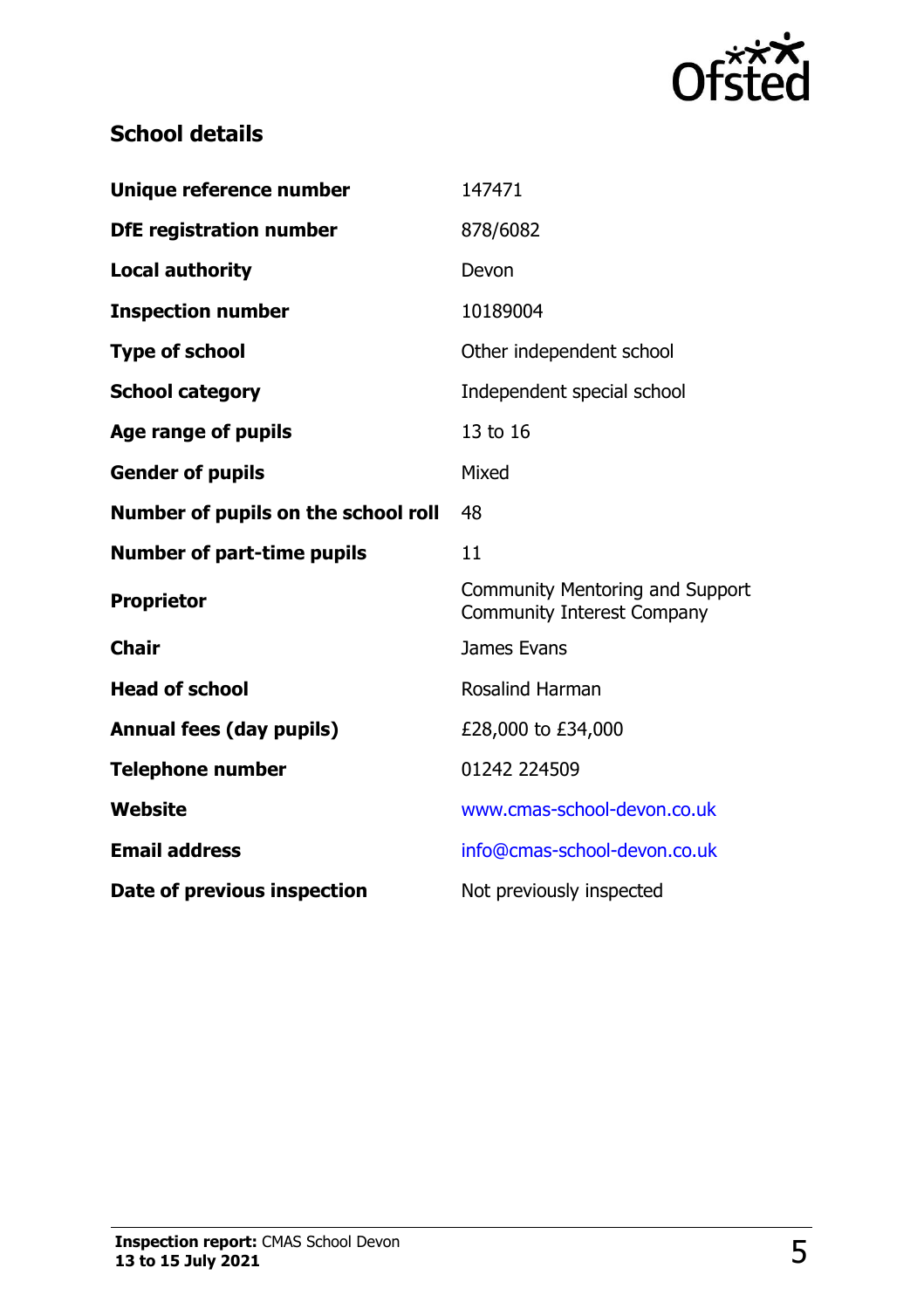

## **Information about this school**

- CMAS School Devon is an independent special school operated by Community Mentoring and Support, a community interest company. The proprietor also runs a similar school in Gloucestershire.
- The school gained registration on 27 November 2019 and opened to pupils in January 2020.
- The school operates from three sites in Devon. In Exeter, the school operates from Wonford Community and Learning Centre. In south Devon, the school is based in a suite of rooms in South Devon University Technical College, Kingsteignton Road, Newton Abbot TQ12 2QA. The north Devon base is located in Bishop's Tawton Methodist Church, Old Exeter Road, Bishop's Tawton EX32 0AL. The sites in north and south Devon have changed since the school's preregistration inspection.
- The head of school took up post on 21 June 2021. The previous head of school is now the proprietor's strategic leader for curriculum, teaching and learning.
- $\blacksquare$  The school uses two alternative provision settings: Breakthrough  $-$ Transformation Trust, and Sirona Therapeutic Horsemanship Charitable Incorporated Organisation (CIO).
- Pupils at the school all have an education, health and care plan. They have been placed in the school by their local authority. All pupils have social, emotional or mental health needs. Many pupils also have autism spectrum disorder.

## **Information about this inspection**

We carried out this inspection under section 109(1) and (2) of the Education and Skills Act 2008. The purpose of the inspection is to advise the Secretary of State for Education about the school's suitability for continued registration as an independent school.

This was the first routine inspection the school had received since the COVID-19 (coronavirus) pandemic began. Inspectors discussed the impact of the pandemic with the school, and have taken that into account in their evaluation.

The school has failed to meet the independent school standards. These are the requirements of the schedule to the Education (Independent School Standards) Regulations 2014.

- Inspectors met with the chair of the proprietorial board, executive leaders, the head of school, senior leaders and other staff members with specific leadership responsibilities.
- Inspectors met with subject leaders, teachers, mentors and administrative staff. At each site, inspectors spoke with pupils about their experience of school and their learning.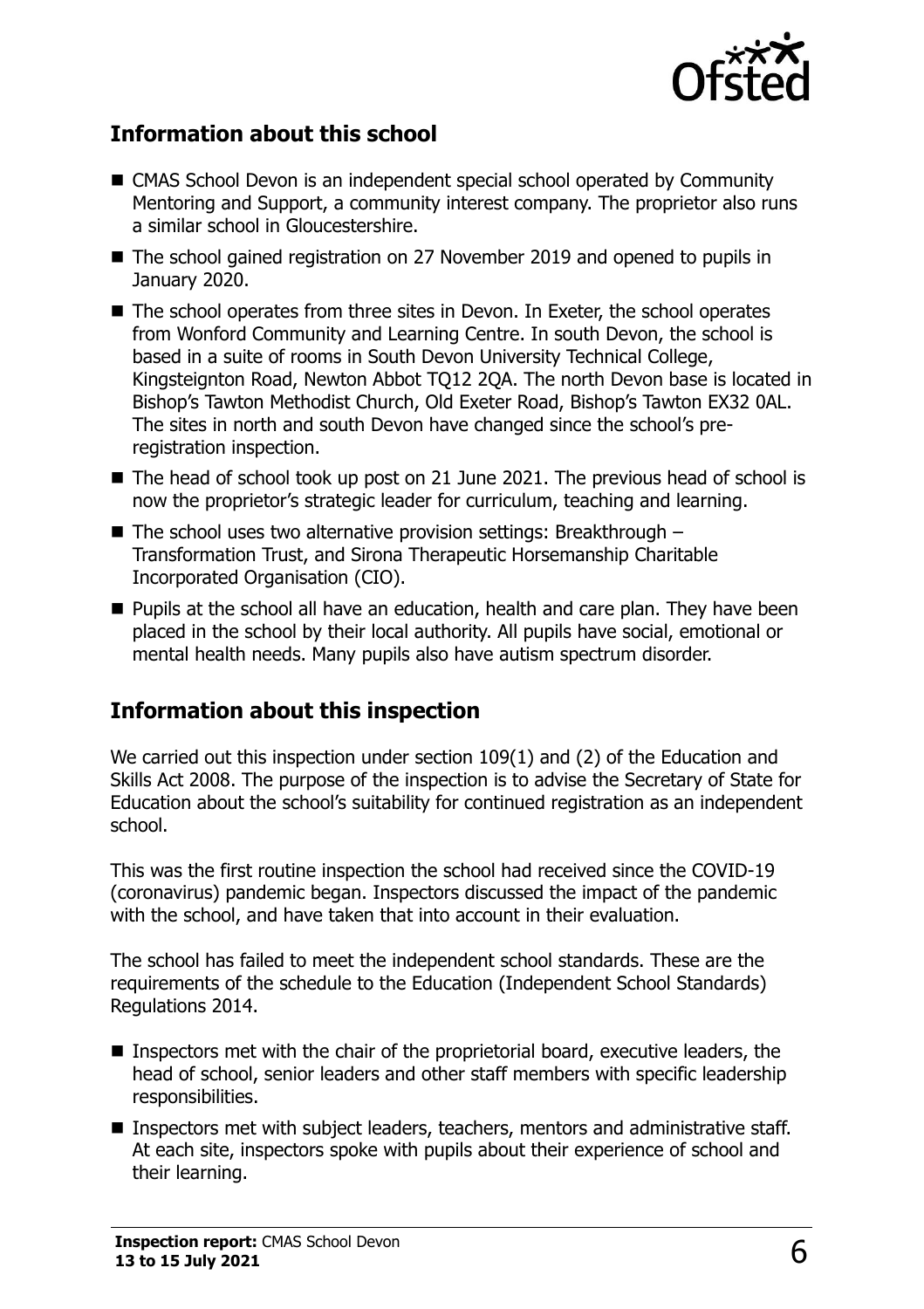

- Inspectors did deep dives in English, mathematics, PE and science. In each of these subjects, inspectors met with the lead member of staff and teachers, reviewed curriculum plans, visited lessons, spoke with pupils and looked at pupils' work.
- Inspectors toured each site with leaders to evaluate the suitability of the premises and the arrangements for the welfare, health and safety of pupils.
- Inspectors also scrutinised the school's policies, safeguarding records, admissions and attendance registers, and paperwork specific to pupils' special educational needs and/or disabilities.

#### **The school's proposed change to school premises**

The school has applied to the Department for Education (DfE) to make a 'material change' to its registration. At the DfE's request, inspectors checked whether the school meets the relevant independent school standards if the DfE decides to approve the change. This part of the inspection was carried out under section 162(4) of the Education Act 2002.

The outcome of this part of the inspection is: **The school meets the independent school standards relevant to the material change. The material change has already been implemented.** 

■ Inspectors considered the suitability of the premises and the welfare, health and safety arrangements at the Bishop's Tawton and Newton Abbot sites. The school had relocated to these premises since the pre-registration inspection, but had not notified the registration authority.

#### **Inspection team**

| Iain Freeland, lead inspector | Her Majesty's Inspector |
|-------------------------------|-------------------------|
| Jen Edwards                   | Ofsted Inspector        |
| <b>Stewart Gale</b>           | Her Majesty's Inspector |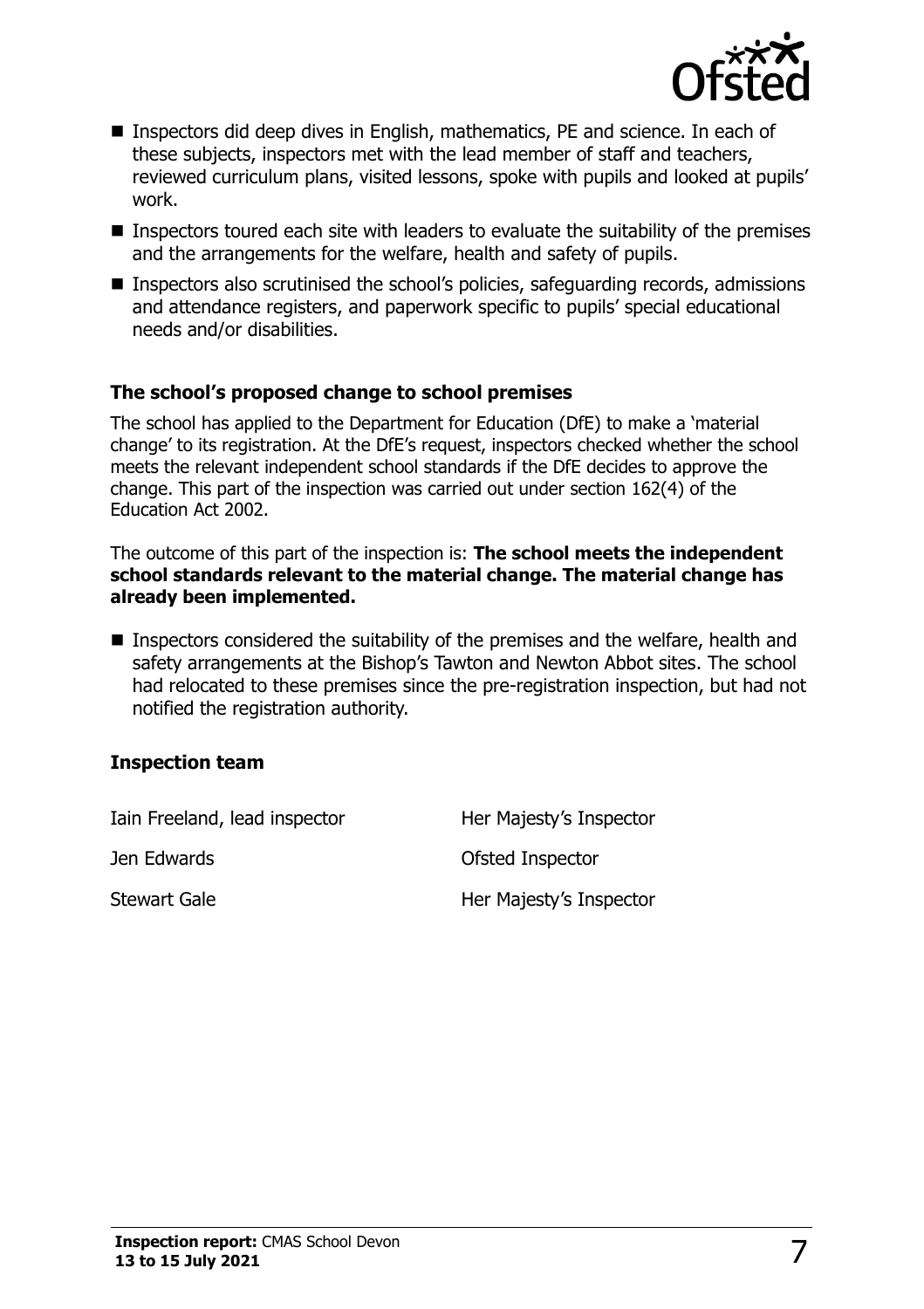

## **Annex. Compliance with regulatory requirements**

#### **The school failed to meet the following independent school standards**

#### **Part 3. Welfare, health and safety of pupils**

■ 15 The standard in this paragraph is met if the proprietor ensures that an admission and attendance register is maintained in accordance with the Education (Pupil Registration) (England) Regulations 2006.

#### **Part 8. Quality of leadership in and management of schools**

- $\blacksquare$  34(1) The standard about the quality of leadership and management is met if the proprietor ensures that persons with leadership and management responsibilities at the school–
	- 34(1)(a) demonstrate good skills and knowledge appropriate to their role so that the independent school standards are met consistently;
	- 34(1)(b) fulfil their responsibilities effectively so that the independent school standards are met consistently.